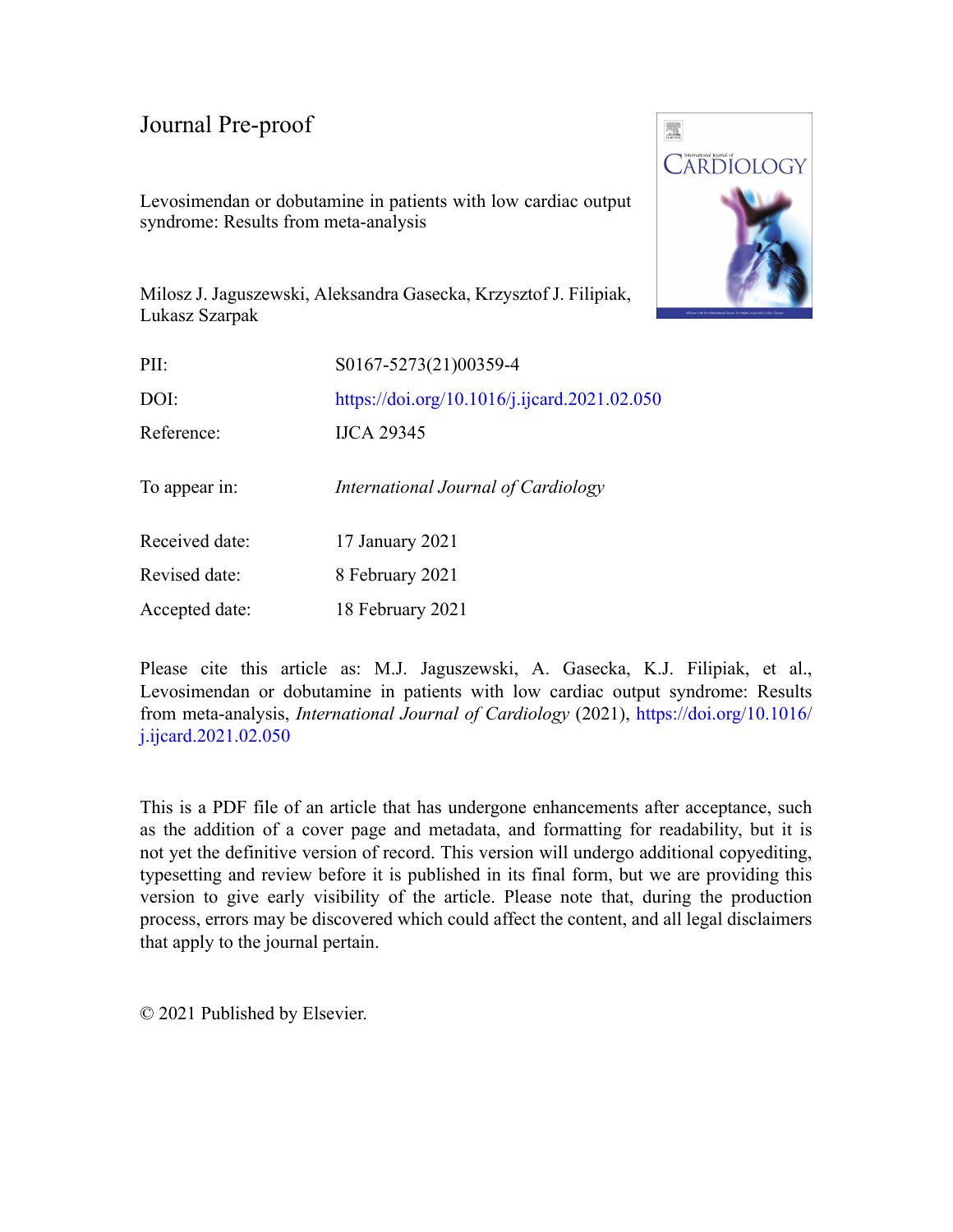## **Levosimendan or dobutamine in patients with low cardiac output syndrome: results from meta-analysis**

Prof. Milosz J. Jaguszewski, PhD,  $MD<sup>1</sup>$ , Aleksandra Gasecka, PhD,  $MD<sup>2,3,*</sup>$ aleksandra.gasecka@wum.edu.pl, Prof. Krzysztof J. Filipiak, PhD, MD<sup>2</sup>, Assoc. Prof. Lukasz Szarpak,  $PhD<sup>4,5</sup>$ 

<sup>1</sup>1st Department of Cardiology, Medical University of Gdansk, Gdansk, Poland  $2$ 1st Chair and Department of Cardiology, Medical University of Warsaw, Warsaw, Poland <sup>3</sup>Department of Cardiology, University Medical Center Utrecht, Utrecht, The Netherlands <sup>4</sup>Maria Sklodowska-Curie Medical Academy in Warsaw, Warsa <sup>5</sup>Maria Sklodowska-Curie Białystok Oncology Centre, Białys ok, Poland **\*Corresponding author at:** 1st Chair and Department of Cardiology, Medical University of Warsaw, Warsaw, Poland.

Keywords: Levosimendan; Dobutamine; Low cardiac output syndrome; meta-analysis

## To the Editor,

We read with great interest the article "Perioperative levosimendan in cardiac surgery: A systematic review with meta-analysis  $\mathcal{S}$  Putzu et al, where the authors found no beneficial effects of levosimendan on postoperative outcomes [1]. Putzu et al analysed both patients with normal and reduced ejection fraction, and compared levosimendan with placebo or no treatment [1]. Consequently, the pooled patient population was heterogeneous. We sought to determine the effects of levos imendan compared with dobutamine in the specific subgroup of patients with low cardiac vutput syndrome (LCOS). a-Curie Medical Academy in Warsaw, Warsa . Pola<br>
-Curie Białystok Oncology Centre, Białys ok, <sup>3</sup>ola<br> **uthor at:** 1st Chair and Department of Card ology,<br>
Poland.<br>
mendan; Dobutamine; Low ce .u<sup>3</sup> ac output syndrome<br>
inter

Five studies were eligible for quantitative analysis. Methods are described in the **Supplementary File (SF)**. Compared with dobutamine, levosimendan decreased in-hospital (or 30-days) mortality (7.1% vs 17.3%; OR = 0.37; 95% CI: 0.21, 0.63; P < 0.001;  $I^2 = 0$ %; **Figure 1, SF**), was associated with lower risk of perioperative myocardial infarction and arrhythmias (**Table 1, SF**) and better hemodynamic parameters (**Table 2, SF**). Although levosimendan did not reduce the ICU length of stay ( $13.6 \pm 8.1$  vs.  $14 \pm 7.8$  days; MD = -0.46; 95% CI: -2.73, 1.82;  $P = 0.33$ ;  $I^2 = 0$ %), it was associated with shorter hospital stay (3.5)  $\pm$  0.9 vs. 9.9  $\pm$  9 days, respectively; MD = -6.45; 95% CI: -8.28, -4.62; P < 0.001; I<sup>2</sup> = 0%).

Altogether, levosimendan decreased in-hospital mortality, was associated with less adverse events and shorter hospital stay in LCOS patients, compared with dobutamine. Our